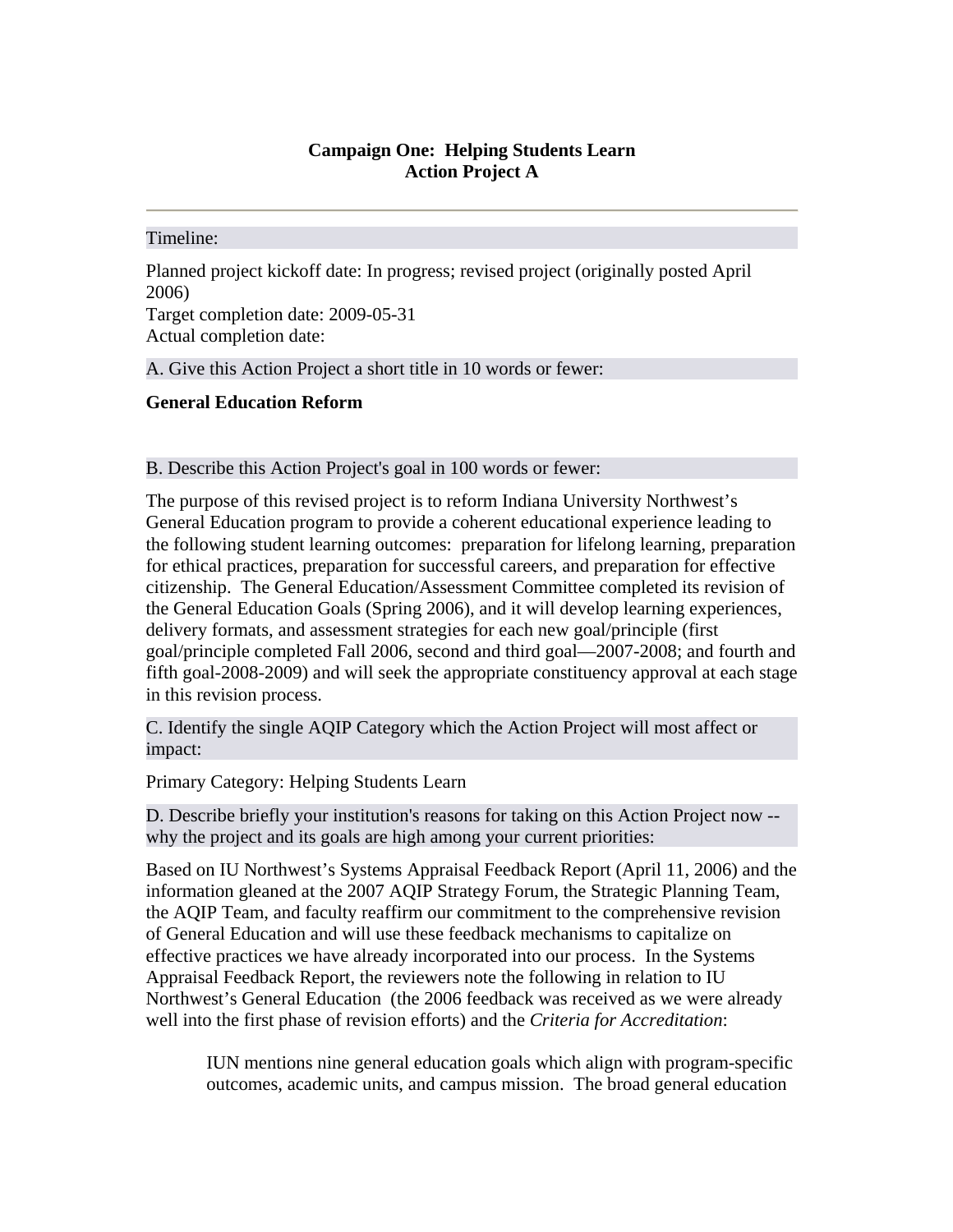goals/statements fail to supply an outcome-oriented basis to allow IUN to demonstrate the pattern of knowledge and skills acquisition expected of students upon program completion. Without specific, measurable common student outcomes, IUN will experience difficulty providing direct measures of effective teaching and learning within the university and among peer institution comparisons. Results of student outcomes attainment will help IUN identify and focus areas of improvement to set the stage for continuous improvement processes surrounding Helping Students Learn. (6)

As the reviewers were preparing this apt feedback, the General Education/Assessment Committee was in the midst of producing such outcome-based goals for the General Education program; however, that is just the first phase of an extensive process.

The rationale for the centrality of this project is that the General Education program influences the learning of all IUN students. This project and its focus are vital at this time because the General Education program has not been revised in a decade, the IU system is revising its General Education program (and we are steps ahead of this larger process), and the IUN Strategic Planning process has identified academic excellence as an area of focus. The underlying rationale is to provide an education responsive to the needs of a 21st-century student in a global environment by providing experiences that lead to the achievement of the learning outcomes identified in the Vision. However, after attending the January 2007 Strategy Forum, we concluded that the General Education Project was too large and broad; therefore, we separated the assessment piece and developed it into an additional Action Project under the AQIP "campaign" of "Helping Students Learn."

E. List the organizational areas - -institutional departments, programs, divisions, or units -- most affected by or involved in this Action Project:

Academic Affairs, All academic units and departments, and Student Services

F. Name and describe briefly the key organizational process(es) that you expect this Action Project to change or improve:

Program design and implementation/ Curriculum development: General Education Program will be revised, and those revisions will be implemented. Other programs may be revised to implement innovative general education initiatives.

Course preparation: New courses will be designed and implemented, and faculty development opportunities will be offered.

Budgeting: Funds will be provided for faculty development, course/program revision, and conference travel related to General Education.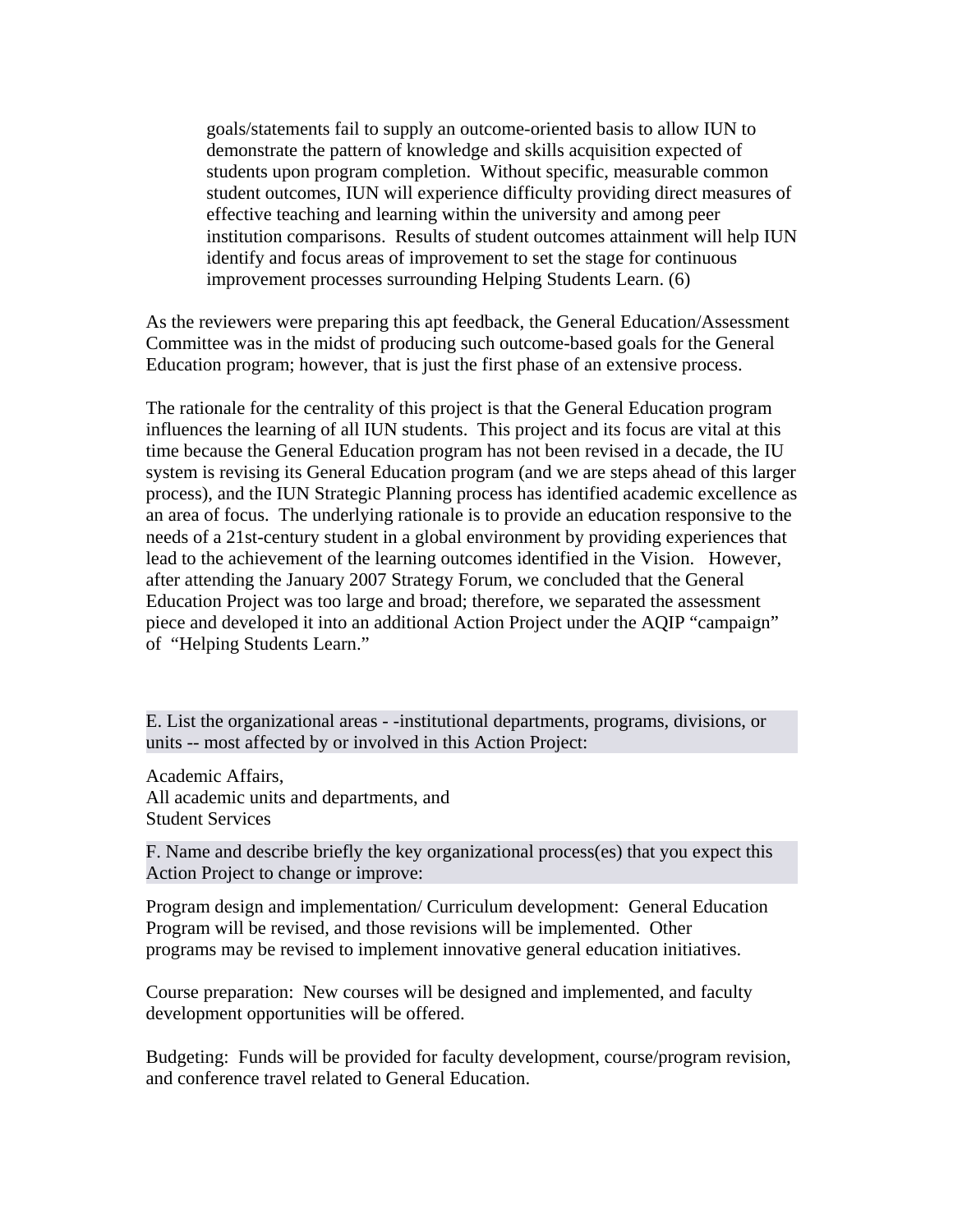Planning: Faculty Organization General Education/Assessment Committee will develop drafts for faculty input and approval. As initiatives are approved by the Faculty Organization, they will be presented to the appropriate curriculum committees. The institution will also be planning at a strategic level to accommodate the necessary changes in such a revision process.

Faculty development: The Academic Affairs office will make resources (funds, opportunities, speakers, etc) for faculty development available. The Faculty Organization General Education/Assessment Committee will help to coordinate and design necessary faculty development opportunities.

Advising: As the faculty revises the General Education program and the campus implements these revisions, advisors will be informed and oriented to these revisions so that students can be appropriately and effectively advised.

Co-curriculum development: Co-curricular components of an effective General Education program will be designed and implemented.

G. Explain the rationale for the length of time planned for this Action Project (from kickoff to target completion):

The rationale for the length of time planned for this Action Project is related to the natural progression through the following phases and the length of time necessary to effectively accomplish them:

Phase One: Revise General Education Goals (Spring 2006--completed), Phase Two: Develop Outcomes, Learning Experiences and Assessments for Principle (Goal) #1 (Fall 2006--Spring 2007), Phase Three: Develop Outcomes, Learning Experiences and Assessments for Principle (Goal) #2 and #3 (Spring 2007—Spring 2008), Phase Four: Develop Outcomes, Learning Experiences and Assessments for Principle (Goal) #4 and #5 (Fall 2008—Spring 2009).

H. Describe how you plan to monitor how successfully your efforts on this Action Project are progressing:

We will monitor the following processes to assess our progress: Faculty Organization decision-making and approval process, Curriculum committee(s) processes, Process of faculty input, Academic Affairs processes, Deans' Council processes, Processes of Faculty Development, and Processes of implementation of learning experiences and assessment.

I. Describe the overall "outcome" measures or indicators that will tell you whether this Action Project has been a success or failure in achieving its goals:

The outcome measure will include the approval of the revised goals and the